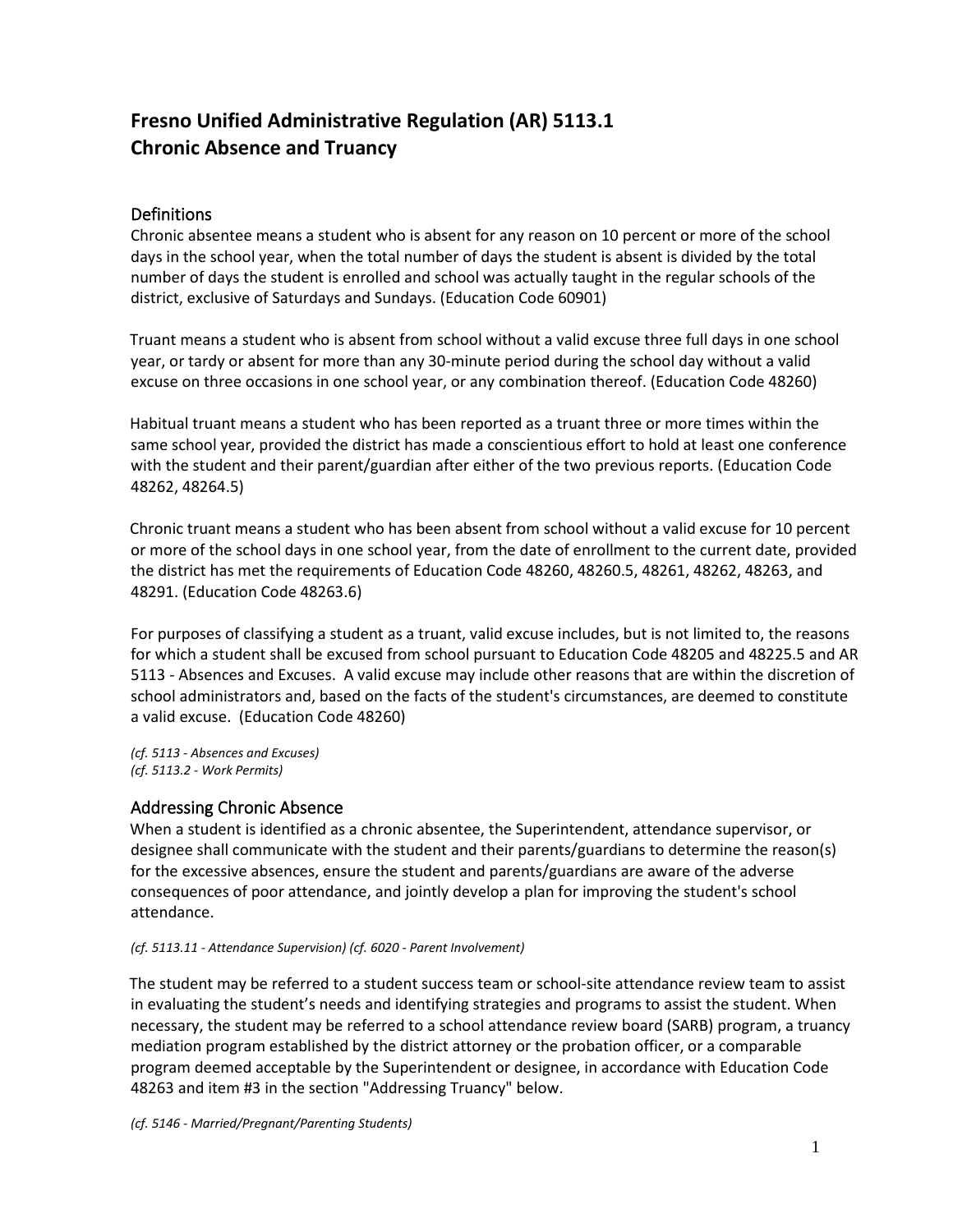*(cf. 5147 - Dropout Prevention) (cf. 6164.2 - Guidance/Counseling Services) (cf. 6164.5 - Student Success Teams) (cf. 6173 - Education for Homeless Children) (cf. 6173.1 - Education for Foster Youth) (cf. 6173.2 - Education of Children of Military Families) (cf. 6175 - Migrant Education Program)*

A student who is struggling academically may be offered tutoring or other supplemental instruction, extended learning opportunities, and/or alternative educational options as appropriate.

Students who are absent shall be given an opportunity to make up missed assignments or assessments and shall receive full credit for satisfactory completion of the work. Students with excessive absences shall be supported to the extent possible to limit the impact of absences on the student's grades.

*(cf. 5121 - Grades/Evaluation of Student Achievement) (cf. 6158 - Independent Study) (cf. 6176 - Weekend/Saturday Classes) (cf. 6178.1 - Work-Based Learning) (cf. 6179 - Supplemental Instruction) (cf. 6181 - Alternative Schools/Programs of Choice) (cf. 6183 - Home and Hospital Instruction) (cf. 6184 - Continuation Education)*

Whenever chronic absenteeism is linked to a health, social-emotional, family, or other non-school issue, the Superintendent or designee may recommend school or community resources and/or collaborate with community agencies and organizations to address the needs of the student and their family.

*(cf. 1400 - Relations Between Other Governmental Agencies and the Schools) (cf. 5141.6 - School Health Services)*

## Addressing Truancy

An attendance supervisor or designee, peace officer, or school administrator or designee may, as applicable, arrest or assume temporary custody, during school hours, of any minor student found away from their home who is absent from school without a valid excuse. Any person so arresting or assuming temporary custody shall deliver the student and make reports in accordance with Education Code 48265 and 48266. (Education Code 48264)

*(cf. 3515.3 - District Police/Security Department)*

The Superintendent, attendance supervisor, or designee shall investigate a complaint from any person that a parent/guardian has violated the state compulsory education laws contained in Education Code 48200-48341. (Education Code 48290)

When a student has been identified as a truant as defined above, the following steps shall be implemented based on the number of truancies committed by the student:

### 1. Initial truancy

a. Students shall be classified as truant if absent from school without a valid excuse threefull days in one school year, or tardy or absent for more than any 30-minute period during the school day without a valid excuse on three occasions in one school year, or any combination thereof. Such students shall be reported to the Superintendent or designee. (Education Code 48260)

b. The parent/guardian of a student classified as a truant shall be notified by the most cost-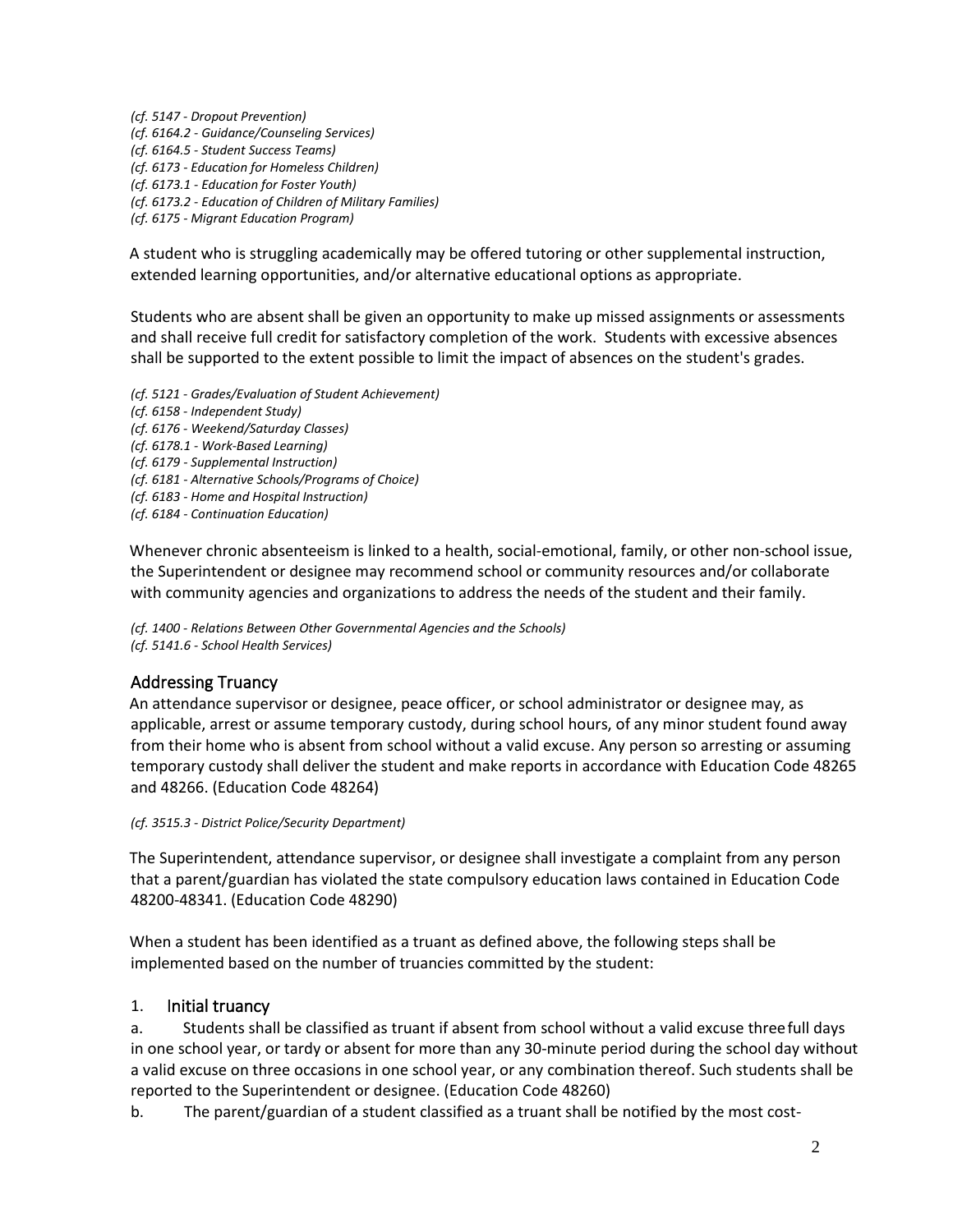effective method possible, which may include email or a telephone call, that: (Education Code 48260.5)

(1) The student is truant.

(2) The parent/guardian is obligated to compel the student to attend school. The parent/guardian who fails to meet this obligation may be guilty of an infraction of the lawand subject to prosecution pursuant to Education Code 48290-48296.

(3) Alternative educational programs are available in the district.

(4) The parent/guardian has the right to meet with appropriate school personnel todiscuss solutions to the student's truancy.

(5) The student may be subject to arrest or held in temporary custody by a probation officer, a peace officer, a school administrator, an attendance supervisor or their designee pursuant to Education Code 48264 if found away from home and absent from school without a valid excuse.

(6) If the student is at least 13 years of age but under age 18, the student may be subject to the suspension, restriction, or delay of driving privilege pursuant to Vehicle Code 13202.7.

(7) It is recommended that the parent/guardian accompany the student to school andattend classes with the student for one day.

## *(cf. 5145.6 - Parental Notifications)*

c. The student may be required to attend makeup classes on one day of a weekend pursuant to Education Code 37223. (Education Code 48264.5)

d. The student and, as appropriate, their parent/guardian may be requested to attend a meeting with a school counselor or other school designee to discuss the root causes of the attendance issue and develop a joint plan to improve the student's attendance. (Education Code 48264.5)

e. The Superintendent, attendance supervisor, or designee may notify the district attorney and/or probation officer of the student's name and the name and address of their parents/guardians. (Education Code 48260.6)

# 2. Second Truancy

a. Any student who has once been reported as a truant shall again be reported to the Superintendent, attendance supervisor, or designee as a truant if they are absent from school without valid excuse one or more days or is tardy on one or more days. (Education Code 48261)

b. The student may be required to attend makeup classes on one day of a weekend pursuant to Education Code 37223. (Education Code 48264.5)

c. The student may be assigned to an after-school or weekend study program within the county. If the student fails to successfully complete this study program, they shall besubject to item #3 below. (Education Code 48264.5)

d. An appropriate district staff member shall make a conscientious effort to hold at least one conference with the student and parent/guardian by communicating with the parent/guardian at least once using the most cost-effective method possible, which may include email or a telephone call and may discuss resources available for achieving regular school attendance. (Education Code 48262)

e. The student may be given a written warning by a peace officer. A record of that warning may be kept at the school for not less than two years or until the student graduates or transfers from the school. If the student transfers, the record may be forwarded to the new school. (Education Code 48264.5)

f. The Superintendent or designee may notify the district attorney and/or probation officer when the student continues to be classified as a truant after the parents/guardians havebeen notified in accordance with item #1b above. (Education Code 48260.6)

# 3. Third Truancy (habitual Truancy)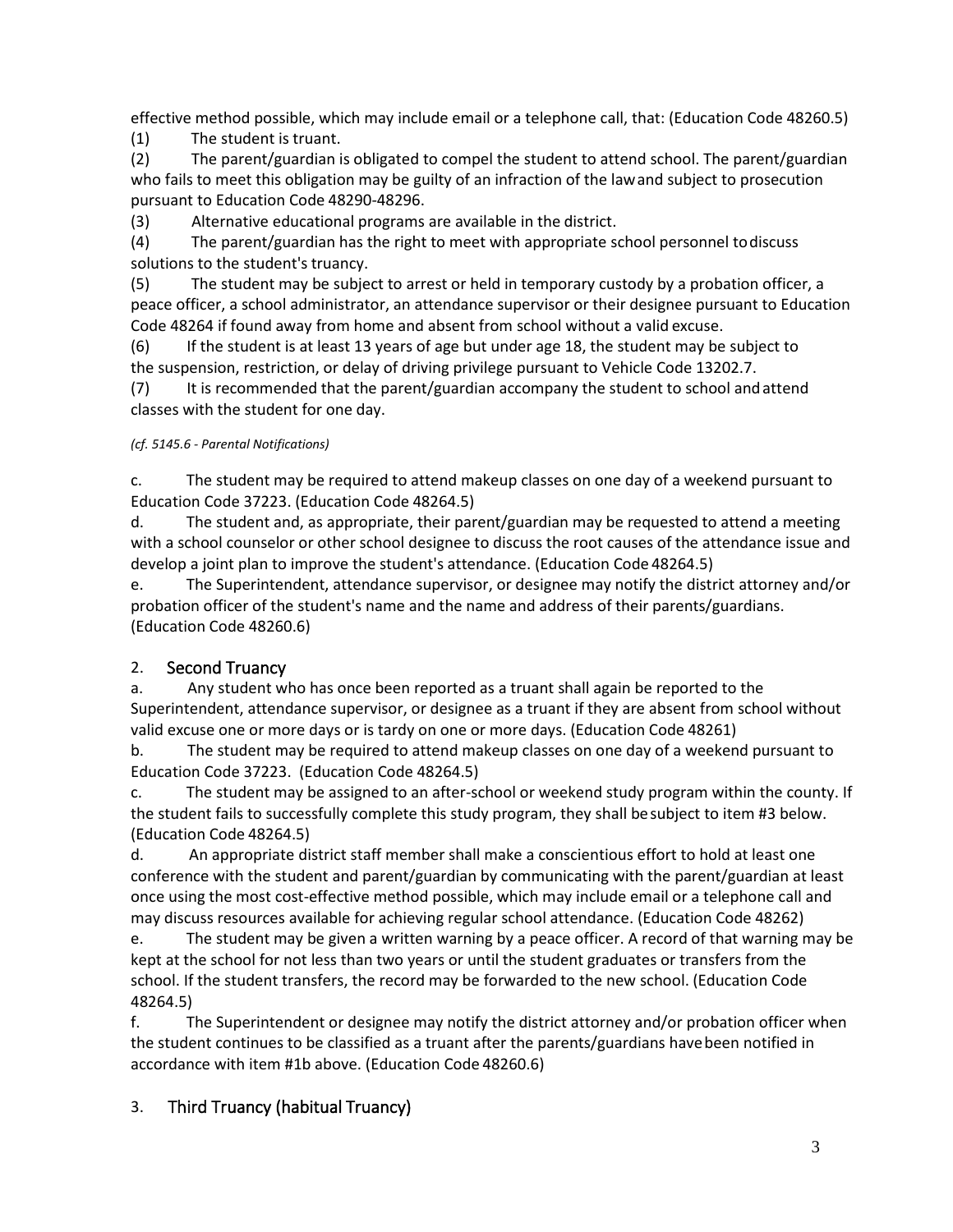a. A student who is habitually truant, a chronic absentee, or habitually insubordinate or disorderly during attendance at school may be referred to, and required to attend, a school attendance review board (SARB) program, a truancy mediation program established by the district attorney or the probation officer, or a comparable programdeemed acceptable by the Superintendent or designee, or district's attendance supervisor. (Education Code 48263, 48264.5)

#### *(cf. 5113.12 - District School Attendance Review Board)*

b. Upon making a referral to a school attendance review board or the probation department, the Superintendent, attendance supervisor, or other person designated to make the referral shall provide the student, the student's parent/guardian, and SARB or probation department with documentation of the interventions undertaken at the school. The attendance supervisor or designee shall also provide the student and the student's parent/guardian, in writing, the name and address of the SARB or probation department and the reason for the referral. This notice shall indicate that the student and parent/guardian shallbe required, along with the district staff person making the referral, to meet with the school attendance review board or probation officer to consider a proper disposition of the referral. (Education Code 48263)

c. If the student does not successfully complete the truancy mediation program orother similar program, they shall be subject to item #4 below. (Education Code 48264.5)

d. If the Superintendent or designee determines that available community services cannot resolve the problem of the truant or insubordinate student or if the student and/or their parents/guardians have failed to respond to the directives of the district or to services provided, the Superintendent or designee may so notify the district attorney and/or the probation officer. (Education Code 48263)

### 4. Fourth Truancy

a. Upon their fourth truancy within the same school year, the student may be referred to the jurisdiction of the juvenile court. (Education Code 48264.5; Welfare and Institutions Code 601)

b. If a student has been judged by the county juvenile court to be a habitual truant, the Superintendent or designee shall notify the juvenile court and the student's probation or parole officer whenever that student is truant one or more days or tardy on one or more days without a valid excuse in the same or succeeding school year, or is habitually insubordinate or disorderly at school. The juvenile court and probation or parole officer shall be so notified within 10 days of the violation. (Education Code 48267)

The student may be required under Education Code 48264.5 to perform community service, pay a fine, attend a truancy prevention program and/or lose driving privilege. (Education Code 48264.5; Welfare and Institutions Code 601)

## 5. Chronic truancy (unexcused absence for 10 percent of school days)

a. The Superintendent or designee shall ensure that the student's parents/guardians areoffered language-accessible support services to address the student's truancy.

b. If a chronically truant student is at least age six years and is in any of grades K-8, the Superintendent or designee shall notify the student's parents/guardians that failure to reasonably supervise and encourage the student's school attendance may result in the parent/guardian being found guilty of a misdemeanor pursuant to Penal Code 270.1.

## Records

The Superintendent, attendance supervisor, or designee shall maintain accurate attendance records for students identified as habitual or chronic truants. In addition, the attendance supervisor, designee,